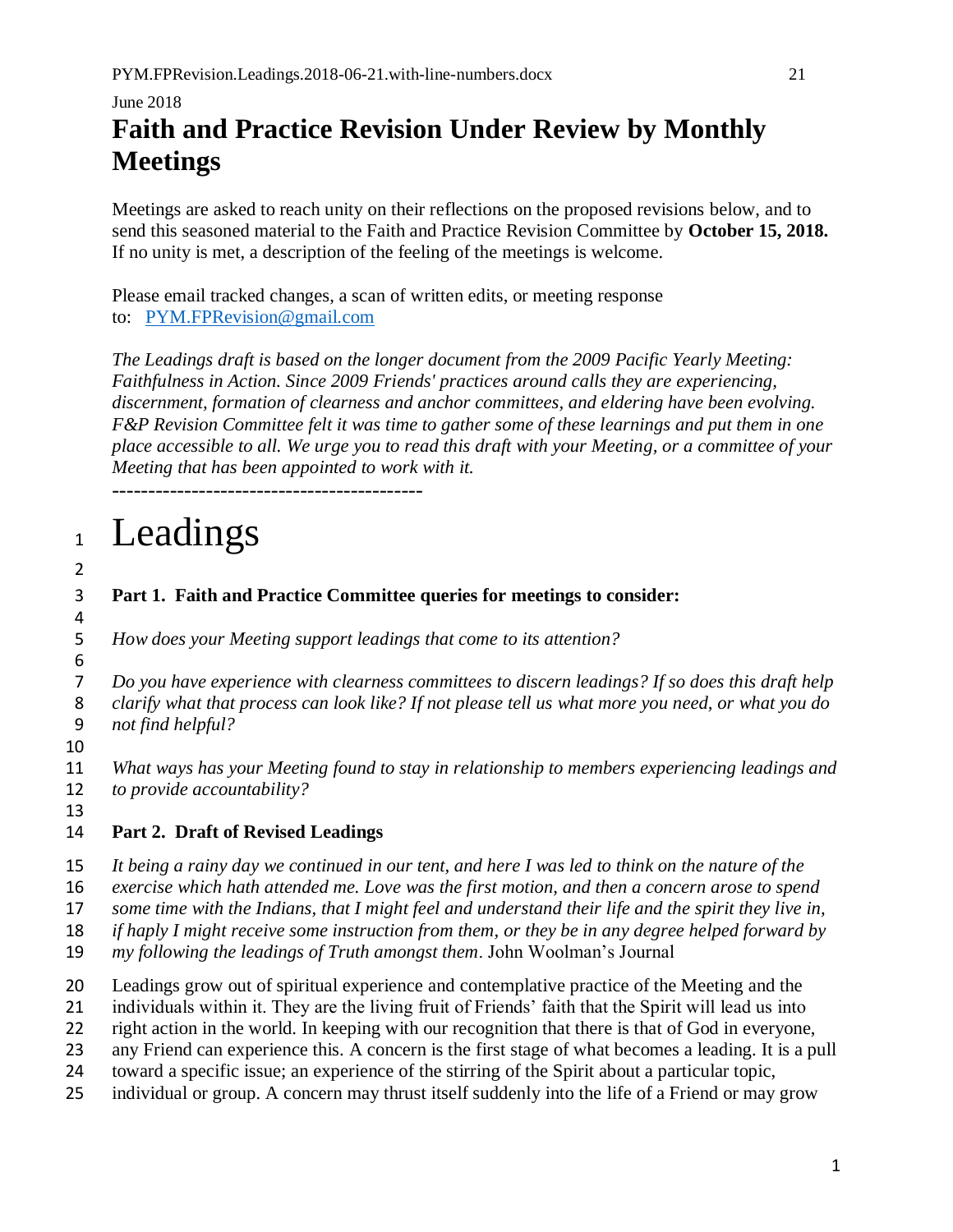June 2018

- out of a long-standing interest. A concern may be short lived or it may inform and direct Friends
- throughout their lives.
- Often, recognition of a leading comes first not from one's own discernment, but through
- suggestions or nudges from others who recognize and name one's ministry. In Quaker tradition,
- those in a Meeting who demonstrate a gift for discerning, naming, and lifting up the ministry of
- others were formally recognized as "elders." The practice of drawing upon elders is being widely
- reintroduced among Friends. The spiritual insight and guidance of trusted elders (whether
- formally recognized or not) can be immensely valuable throughout the entire process of
- discerning and following a leading. Thus, when exploring a possible leading, Friends are
- strongly encouraged to consult with others whom they trust as spiritual mentors—good listeners
- who are spiritually experienced and seasoned, able to "hear beyond the words" to the underlying
- motion of the Spirit. As the leading begins to develop, it is strongly advised that one ask the
- Meeting for a "clearness committee," to test and clarify the leading.

#### **When should I submit my leading to the discernment and care of the Meeting?**

- Recognizing that there are multiple possibilities of a leading coming to be, what follows is a
- guideline. It should not be prescriptive but rather a suggestion of how to proceed. Friends may
- consult informally with others in the Meeting at any time. It is usually appropriate to explore a
- relationship of greater accountability to the Meeting when one or more of the following
- conditions are present:
- When a concern has begun to settle into a clear leading to action that may involve spiritual, physical, and/or financial burdens or risks;
- When others in the Meeting offer encouragement to test the concern in a more formal way;
- When the concern seems to have ripened to the point that it calls for fuller support and accountability;
- When Friends who are already engaged in public ministry seek discernment in order to stay more faithful to their ministry;
- When Friends face special challenges or personal attacks as they follow their leadings;
- When Friends find, as they pursue their concerns, that others in the Meeting have come to regard their work as a "public ministry" on behalf of the Religious Society of Friends;
- When the Meeting's endorsement or financial support is a useful next step in the full expression of the Friends' ministry.

#### **What steps should I take to submit my leading to the Meeting?**

- The first step in submitting a leading to the discernment of the Monthly Meeting is usually to
- write a letter to the Committee on Ministry and Counsel. (In some Meetings, the committee may
- be named differently—e.g. "Ministry and Oversight" or "Worship and Ministry.") The letter
- should be brief (one or two pages), giving a short history of the Friend's concern or leading and
- describing the kind of help that is requested.
- **How should the Meeting respond to such a request?**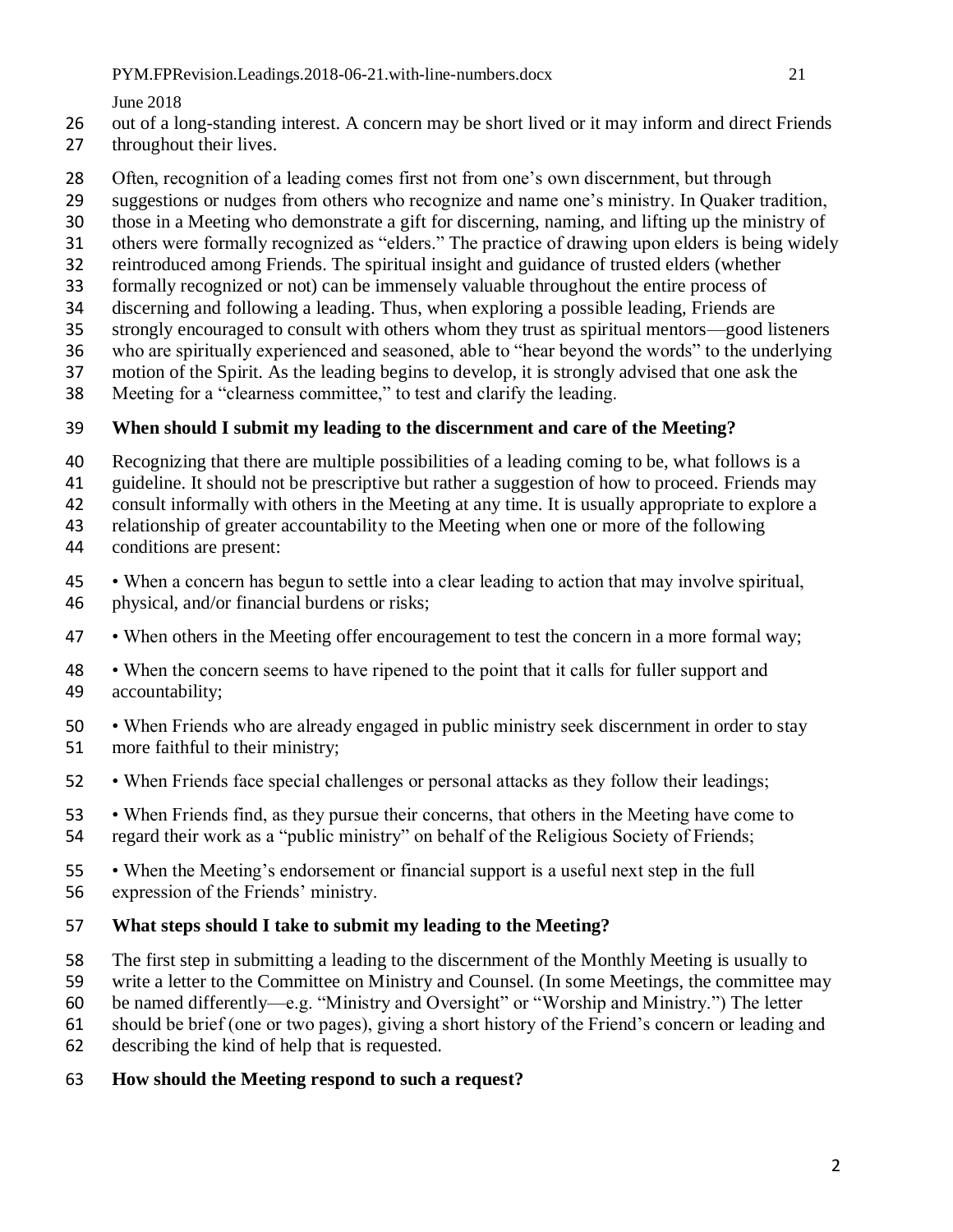June 2018

- The usual first step in responding to such a request is for Ministry and Counsel to appoint a
- Clearness Committee to work with the requesting Friend. The person bringing forward the
- request may suggest names of possible members for the Clearness Committee. The Committee
- on Ministry and Counsel may give weight to these suggestions, but should exercise its own
- discernment regarding the best composition of the committee for the purpose. A Clearness
- Committee usually consists of at least three, and usually no more than five persons from the
- Meeting. Friends from another Monthly Meeting who know the Friend with a leading and/or
- who have experience with the concern that animates the leading may also be considered for
- membership in the Clearness Committee.

#### **What are the responsibilities of the Clearness Committee?**

- The Clearness Committee serves two main purposes: to assist the individual in gaining clearness
- regarding the leading, and to guide the Meeting in discerning its appropriate role in support of
- the leading. The first step is to assist the individual to come to a deeper clarity about the leading
- and whether way is open for responding to the leading. As the Clearness Committee reaches
- greater clarity about the leading itself, it may then explore the appropriate role (if any) for the
- Meeting in supporting the leading.
- 80 On some occasions, the Clearness Committee may not reach unity regarding the rightness of
- proceeding with the leading at this time. This outcome should not be regarded as a failure, but as
- an occasion for further searching and growth in the Spirit by the individual, the Meeting, or both.
- A further time of prayerfulness and humility may bring forward ministry that is deepened and
- honed in ways that would not have been possible, had the Friend pressed forward with his or her
- earlier understanding. At the conclusion of the clearness process, the Clearness Committee
- prepares a succinct written report, which is then delivered to the Committee on Ministry and
- Counsel.
- We humans are notoriously capable of deceiving ourselves—and perhaps nowhere so readily as
- when we imagine that we are "following the will of God." Ancient and modern history abounds
- with instances of what Friends regard as false "leadings" that have led to cruelty, injustice, war
- and oppression, and the Society of Friends is not exempt. Thus, when we sense that we are experiencing a leading of the Spirit, careful discernment is required. Discernment is carried out
- in community rather than in isolation. In Friends' perspective, genuine leadings are characterized
- by love, not hate; a desire to unify, not divide; an impulse to heal rather than to destroy.
- Although awareness of cruelty and injustice may readily inspire moral outrage, anger is not the
- root motivation of a true leading. The Letter of James (which George Fox frequently cited in
- defense of Friends' Peace Testimony) declares that "your anger does not produce God's
- righteousness" and "The wisdom from above is first pure, then peaceable, gentle, and willing to
- yield, full of mercy and good fruits, without a trace of partiality or hypocrisy." (1:19, 3:17)

#### **What is the responsibility of the Committee on Ministry and Counsel?**

- Ministry and Counsel receives the written report of the Clearness Committee and seasons it with
- care, consulting as necessary with the Friend and members of the Clearness Committee. If it
- unites with recommendations contained within the report, the Committee on Ministry and
- Counsel minutes this unity and brings the recommendation to Meeting for Business for approval.
- The recommendation will normally include provision for a relationship between the Friend and a
- Spiritual Accountability Group, sometimes called an "Anchor Committee."